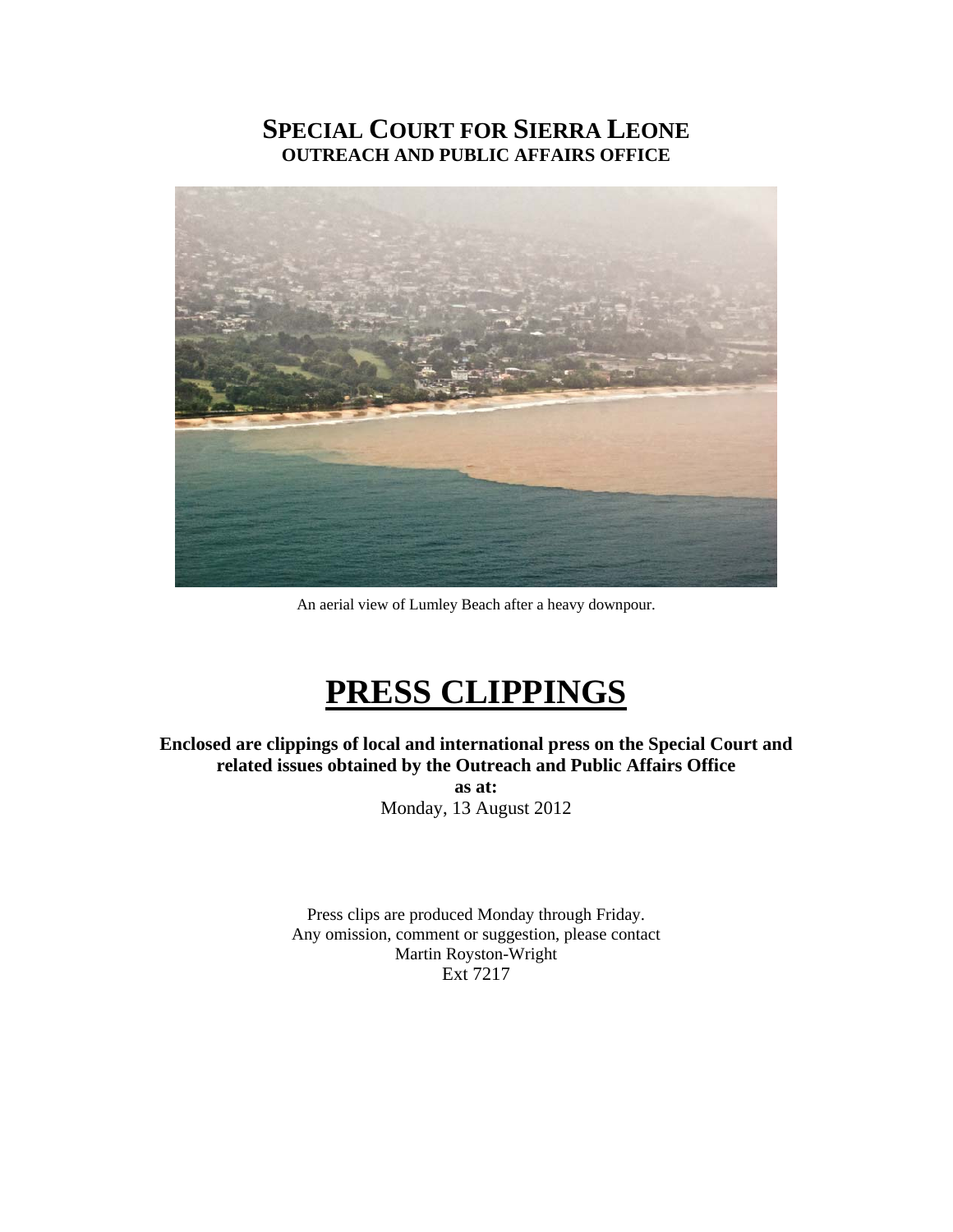| <b>International News</b>                                                         |              |
|-----------------------------------------------------------------------------------|--------------|
| Taylor Wants Appeal Judges Removed / The New Dawn                                 | Pages 3-4    |
| Firm That Paid Obama Adviser in Business With Warlord-Tied Official / Fox News    | Pages 5-7    |
| Is International Justice Finally Finding Its Footing? / Christian Science Monitor | Pages $8-10$ |
| Many Citizens Lack Confidence in Liberia's Justice System / Heritage              | Page 11      |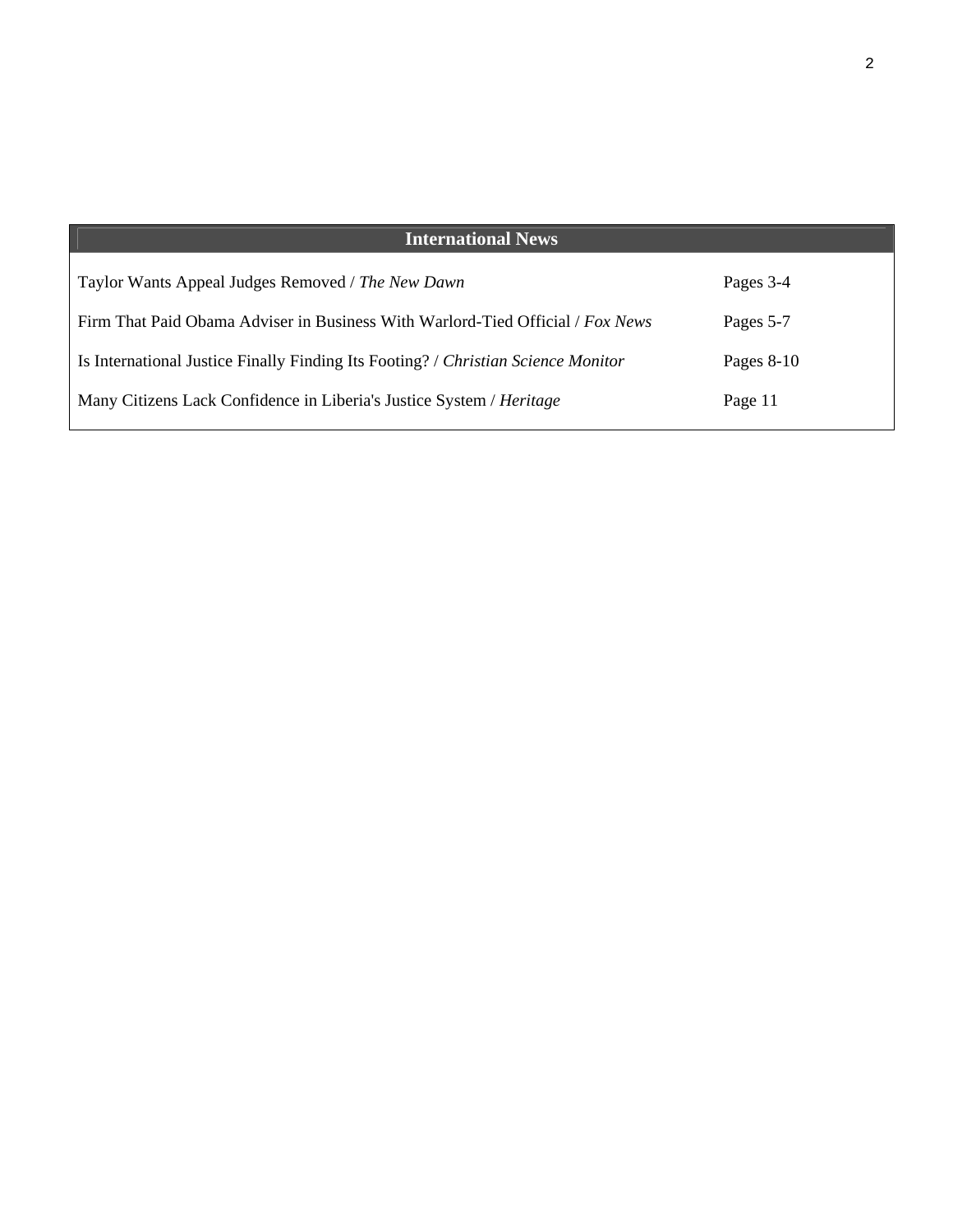# The New Dawn (Liberia) Monday, 13 August 2012

#### **Taylor Wants Appeal Judges Removed**



Lawyers representing ex-president Charles Taylor have filed a motion requesting the voluntary withdrawal or disqualification of Appeals Chamber judges from his (Taylor's) appeals hearing.

Mr. Taylor's lawyers are requesting that a new appeal panel composed of judges who did not participate in the decision and sanction against Justice Sow, the alternative judge whose statement of dissent at the April 26 verdict of Taylor sparked concern.

In a motion dated July 19,2012,Taylor's lawyers argued that Taylor's notice of Appeal also arises from the statement made by Justice Sow (Ground of Appeal) and that all of the members of the Appeals Chamber voluntarily withdraw from deciding these grounds.

"It is requested that a separate appeal panel, composed of judges who did not participate in the decision and sanctions against Justice Sow, should determine those Grounds of Appeal." Taylor lawyers said.

"In the event that the Appeals Chamber Judges do not withdraw voluntarily on the basis of the present motion, they are respectfully invited to refer the present request to a separate and impartial panel of judges for a determination as a motion for disqualification.

The basis of this motion is that a reasonable observer, properly informed, would apprehend bias on the part of the Judges of the Appeal Chamber, because they have already made an adverse finding in the plenary and therefore pre-judged a critical aspect of the credibility of a source of evidence which is fundamental to the Grounds of Appeal. Thus they are precluded from deciding on these grounds."

But in response to their motion, the prosecution the defense motion is without merit, and should be dismissed.

"The Motion does not meet the "high burden" required to overcome the "presumption of impartiality which attaches to a Judge", deriving from the Judge's oath of office and qualifications for appointment?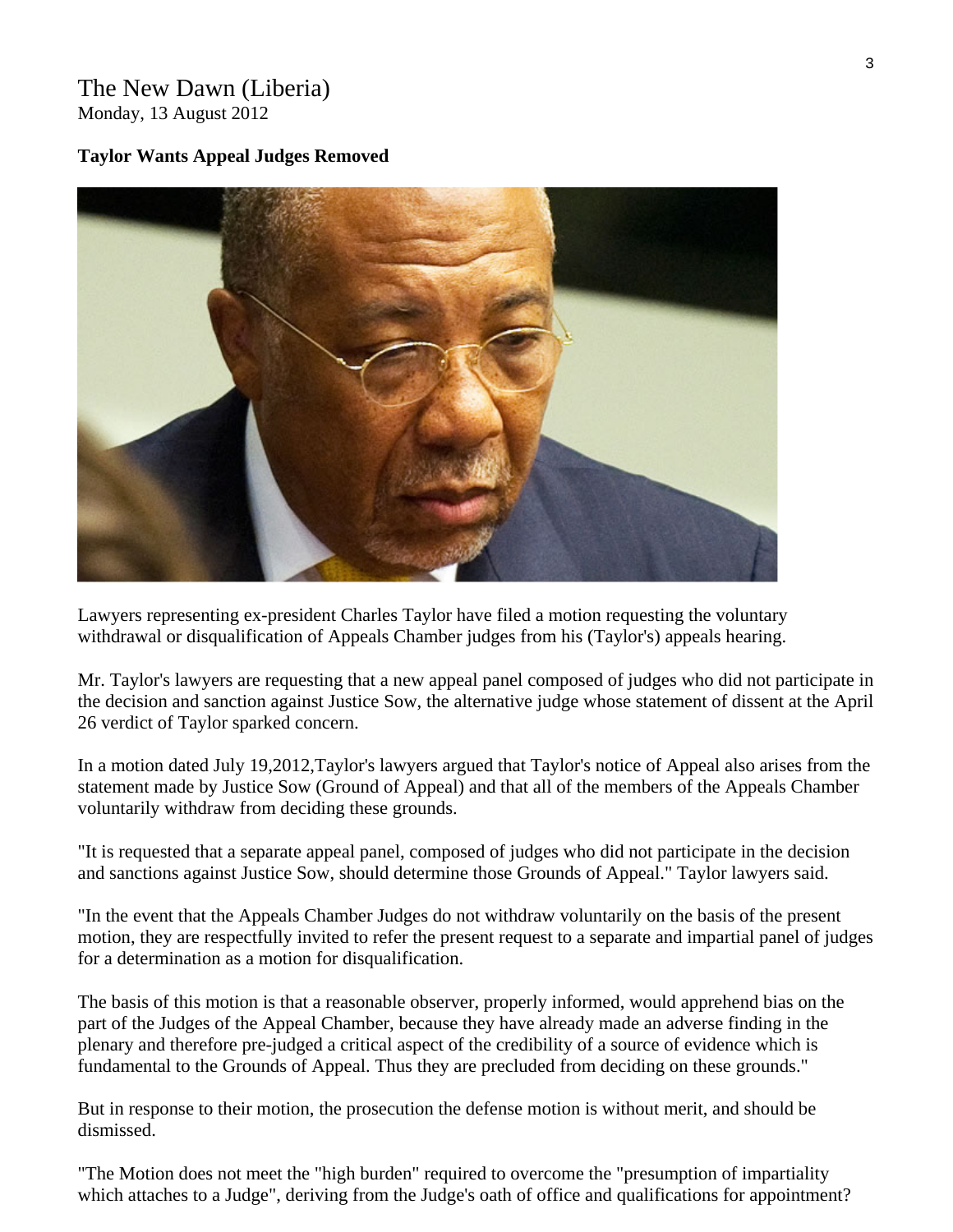This presumption cannot easily be rebutted' and has not been rebutted," the prosecution said in response dated July 27, 2012.

The prosecution said the Defence failed t adduce reliable and sufficient evidence which "firmly establishes" a reasonable apprehension of bias by reason of prejudgement." Although the standpoint of an accused is a relevant consideration, it is not decisive. But Mr. Taylor's lawyers maintained in a response to the Prosecution that the Defence submissions are based on apprehended bias and not actual bias.

"The Defense has adduced a sufficient factual basis and applied the correct legal test to demonstrate that there is a reasonable apprehension of bias in the circumstances," the defense said.

The defense countered that "Firstly, the Motion sets out Justice Sow's statement in open court on 26 April 2012 ("Justice Sow's Statement" or "Statement")" and explains its fundamental importance to the Grounds of Appeal.

The defense wonders why Justice Sow's statement was deliberately removed from the court's record arguing that the Statement was considered significant enough to form the factual basis for the finding and sanction against Justice Sow for judicial misconduct, but was not considered important enough to be maintained in the official trial transcripts in the interests of accuracy and transparency.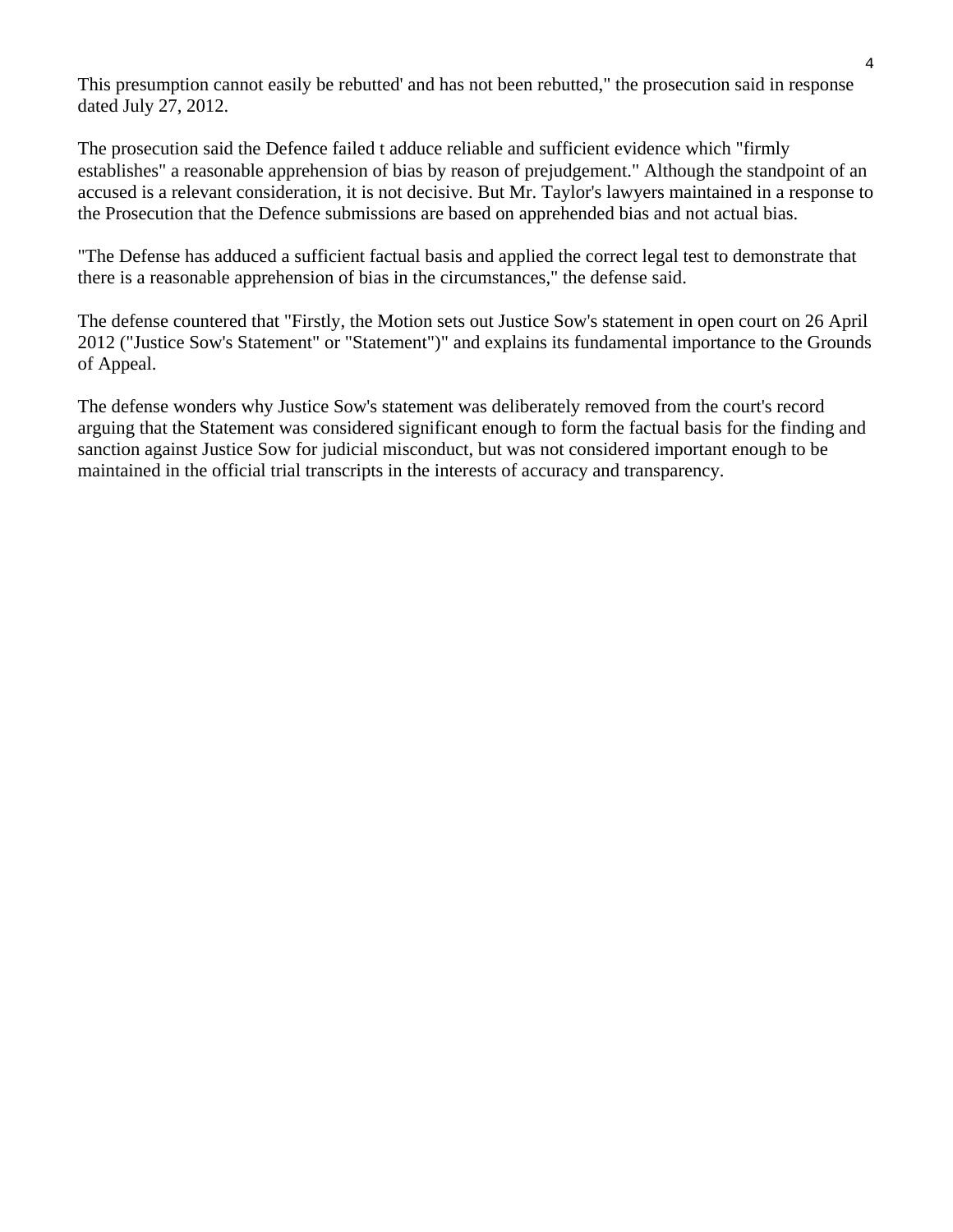Fox News Saturday, 11 August 2012

# **Firm that paid Obama adviser in business with warlord-tied official**

#### By Richard Cohen



 May 30, 2012: Former Liberian President Charles Taylor listens to the judge at the opening of the sentencing hearing near The Hague. (Reuters)

A South African company in the spotlight for paying \$100,000 in speaking fees to White House adviser David Plouffe is also in business with a Liberian official under U.N. sanctions for his ties to convicted war criminal and former Liberian dictator Charles Taylor.

That's among the latest details to emerge on the connections involving MTN Group, a subsidiary of which paid President Obama's former campaign manager for engagements in late 2010, shortly before he joined the White House.

The ties to Liberia's bloody Taylor era center on Benoni Urey, who was commissioner of maritime affairs in Liberia during Taylor's reign. Urey remains on the U.N. assets-freeze and travel-ban list, even though a U.N. committee last month removed more than a dozen other Taylor allies from the list.

Urey is deeply involved with an entity called PLC Investments Limited, which is MTN's business partner in Liberia. MTN confirmed the companies together own Liberia's Lonestar Cell MTN -- MTN owns 60 percent, and PLC Investments owns the rest. MTN has been in Liberia since 2006.

Before MTN got involved, the Lonestar company was suspected of being a "source of funds" for Taylor himself, according to a 2009 U.N. report.

That report also detailed Urey's involvement, saying he and another individual tied to Taylor, Emmanuel Shaw, held positions on the Lonestar board of directors. Urey's current role with PLC is a bit hazy - according to the U.N. report, one Liberian official reported Urey and Shaw owned PLC Investments,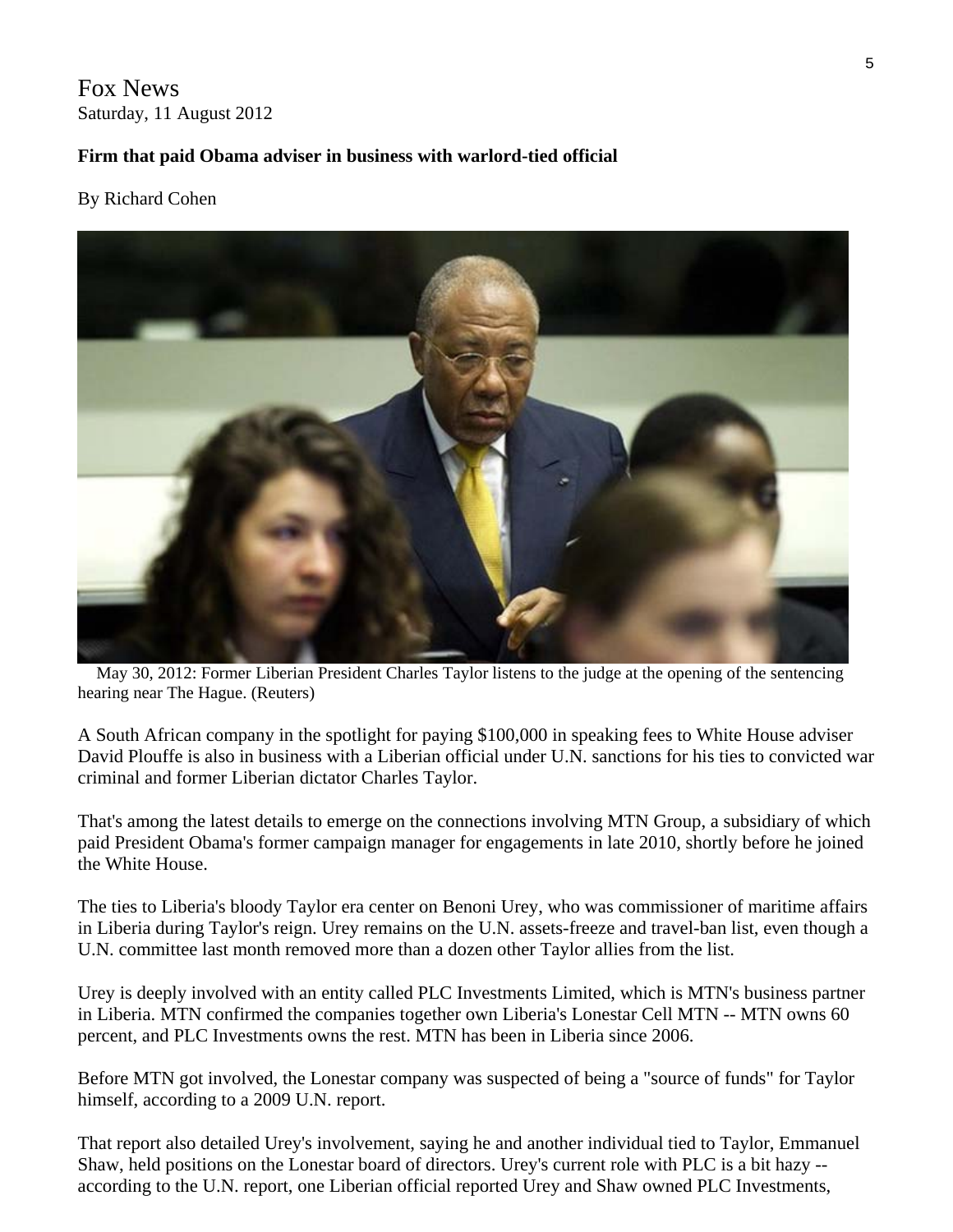though other documents disputed that. Still, the report showed both officials were being paid by the company, and according to FrontPageAfrica newspaper, Urey and Shaw have been confirmed as current PLC managers.

A 2005 report by the Coalition for International Justice claimed Urey helped Taylor "siphon off" money from a shipping entity to buy arms. Further, the report said he was a "primary liaison for the illegal purchase of weapons" in Liberia from infamous international arms dealer Viktor Bout.

Investigations of MTN by the United Nations and others have revealed not only its connections with war criminals in Liberia, but also "collusion with the Taliban in Afghanistan and providing surveillance technology to governments keen on cracking down on dissent," in Iran and elsewhere, according to ESG Insider, a news and opinion web site on corporate governance. The firm has subsidiaries in more than 20 countries in Africa, the Middle East and Europe.

The continuing reports on MTN's shady background are sure to fuel criticisms of Plouffe, whose speaking fees from the firm were initially reported this month by The Washington Post. News reports have revealed the company's broad web of sometimes shady connections, plus MTN's efforts to distance itself from Urey. MTN officials have denied any wrongdoing in the affairs.

In a statement to FoxNews.com, MTN Corporate Affairs Director Paul Norman downplayed Urey's role.

"Mr. Urey has no involvement in the day-to-day management or running of MTN Liberia, nor does MTN have the legal authority to remove Mr. Urey from his relationship with PLC Investments," he said. "MTN has been working to ensure that all parties in this joint company operate to the high standards of ethics and governance that are expected by MTN. Given Liberia's recent history and the process of political reconciliation underway, the restructuring of MTN's interests in Liberia is a long and ongoing process."

Republican sources on Capitol Hill said Plouffe's fees and the MTN activities loom as a combustible issue in Obama's re-election campaign.

"It will be a lingering problem for Plouffe and undercuts the White House's central claim that Obama represents hope and change," said a senior House Republican aide. "This is a fly at the picnic that is not going away."

White House Press Secretary Jay Carney dismissed Republican attacks on Plouffe following the Post report as "political criticism after the fact."

A White House official told FoxNews.com on Friday it's "worth noting" the heaviest criticism over MTN -- which came from watchdog United Against Nuclear Iran -- about its dealings in the Iran didn't start until 2012.

"Seems like if MTN was a notable public problem in 2010, they might have started their campaign then, given how attuned they are to the issue," the official said in an email, suggesting Plouffe might have had limited knowledge of this controversy when he accepted the speaking fees.

"David Plouffe referred this proposed speech, as he did others, to counsel for further review," the official said. "No other issues of concern were raised in the course of the review he requested."

As for the Liberia connection, Taylor, who resigned in 2003, had long been out of power when Plouffe gave the speeches for MTN. Urey, though, was still out in the open.

Other concerns with MTN mostly center on its business with Iran. A lawsuit filed by a spurned competitor earlier this year in U.S. District Court in Washington, D.C. claimed the firm engaged in a "premeditated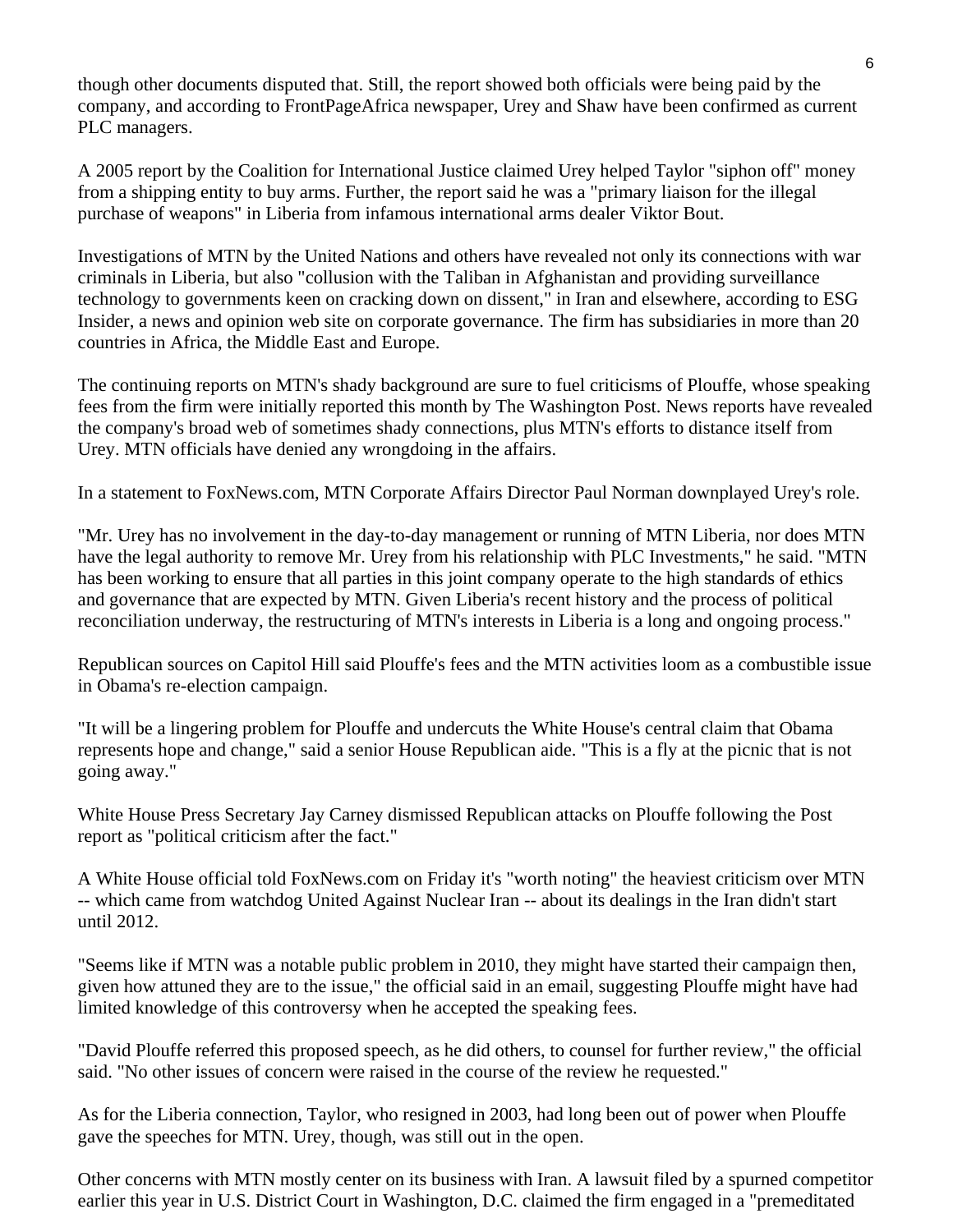program of corruption" that allegedly included efforts to arm Iran and secure favorable United Nations votes regarding its nuclear program in exchange for a mobile-phone license.

The claims surfaced in U.S. court long after Plouffe accepted the speaking fees. But the suit alleges that the "corruption" was well under way dating back to 2004, though MTN has denied the accusations.

MTN is trying to get the case dismissed, arguing in a court filing last month that it is "nothing more than a commercial dispute" over competition for a license -- a dispute that does not belong in U.S. court, they say.

The White House has noted Plouffe's interaction with MTN in 2010 was confined to speeches and that he did not meet separately with company executives when he gave those speeches in Nigeria.

In 2009, Plouffe donated \$50,000 to a public-interest group after he was criticized for taking the fee for a speech in Azerbaijan.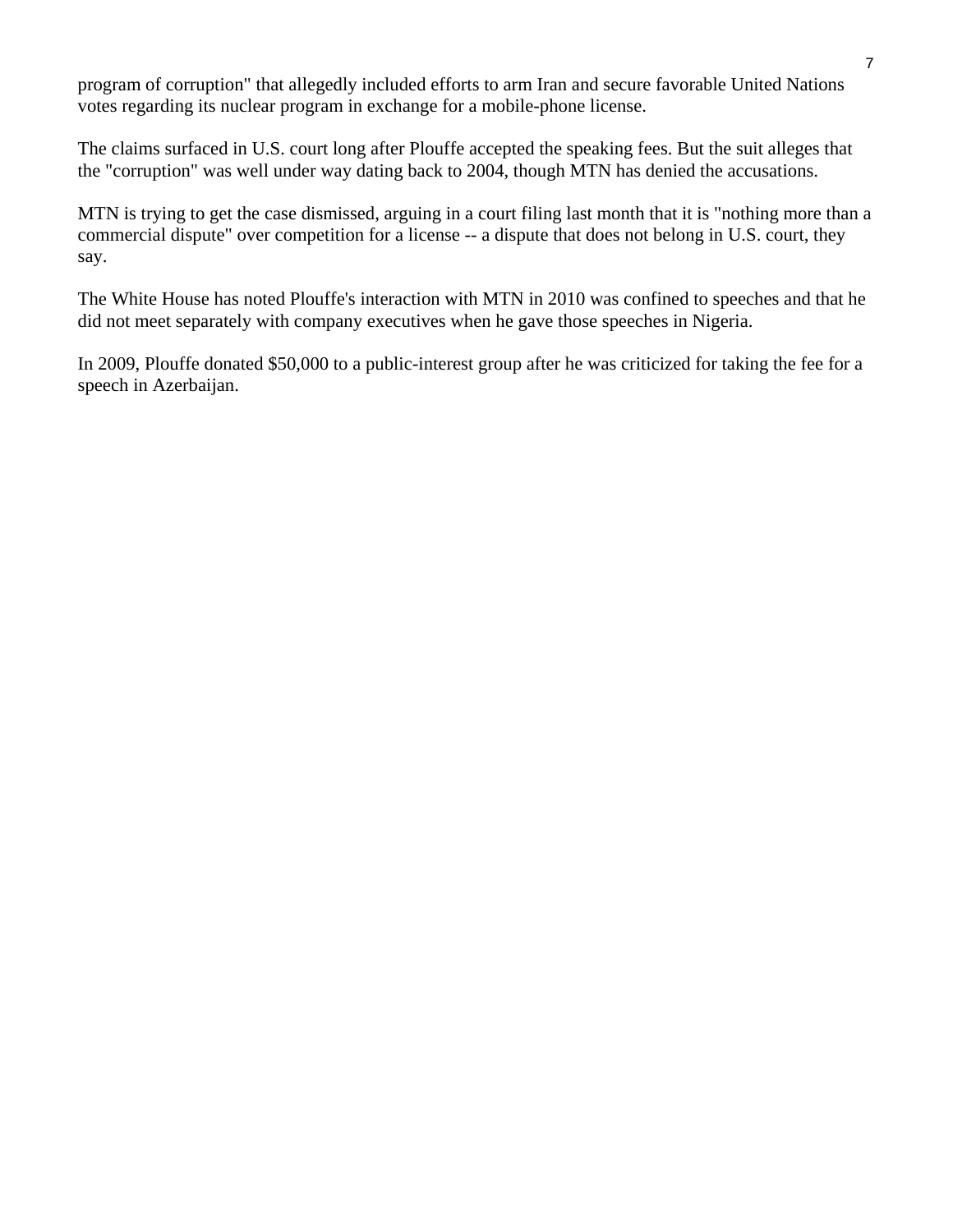# Christian Science Monitor

Tuesday, 7 August 2012

#### **Is international justice finally finding its footing?**

A prison sentence for a Congolese warlord. A court ruling for a Chadian dictator to be tried for torture. Some 67 years after Nuremberg trials, international courts and tribunals are making their mark.

#### By Mike Eckel, Correspondent

It would appear that July was a good month for the cause of international justice.

A glowering Thomas Lubanga Dyilo entered the pages of history in early July when he became the first person to be sentenced to prison by the International Criminal Court in The Hague. The Congolese warlord's earlier conviction by the ICC was the first time in legal history that recruiting children into armed conflict was found to be a war crime. Score one for universal justice transcending borders and for expanding definitions of war crimes.

Meanwhile, the International Court of Justice — an institution separate from the ICC — on July 20 ordered that a 1984 treaty obligated Senegal to either prosecute former Chad dictator Hissène Habré for torture, murder, and other charges or extradite him to another country. Score one for the respect of state sovereignty, of treaty law and of universal human rights. And just Tuesday, the ICC for the first time ordered that the victims of Mr. Lubanga's crimes were entitled to reparations: monetary payments for their suffering.

So where are we on the long arc of the moral universe? Sixty-seven years after Nuremberg has it finally, conclusively, bent toward justice? Have the Auschwitzes, Khmer Rouges, Srebrenicas, and Rwandas finally been remanded to a dusty back shelf in a library?

The ICC's first sentence coincided with its anniversary. The court opened its doors 10 years ago last month, empowered by treaty to prosecute genocide, crimes against humanity, war crimes, and eventually crimes of aggression. It was a great leap forward for the notion of universal justice: that some crimes are so heinous that their outrageousness transcends borders, language and culture. It's the idea that some crimes are so unspeakably evil that their punishment must shatter the three-century-old bedrock of international relations: that only a nation has supreme authority over the crimes of its citizens.

This is what the nations that negotiated the Rome Treaty establishing the ICC agreed to. Today, 121 of the world's 194 countries are signatories.

What is more noteworthy is what the court has not done and what it cannot do. And may never do.

#### **The ICC as a creature**

For all its noble intentions, the ICC is a political creature, the Rome Treaty is the product of intense negotiation and compromise. First and foremost, the court and its legacy are closely tied to the politics of the preeminent organization charged with safeguarding international peace and security: the United Nations Security Council.

Three of its five veto-wielding members — the United States, Russia, and China — have refused to join the court, yet the Rome Treaty gives the Security Council powerful authority over the court's decisions whether to investigate a criminal suspect or not.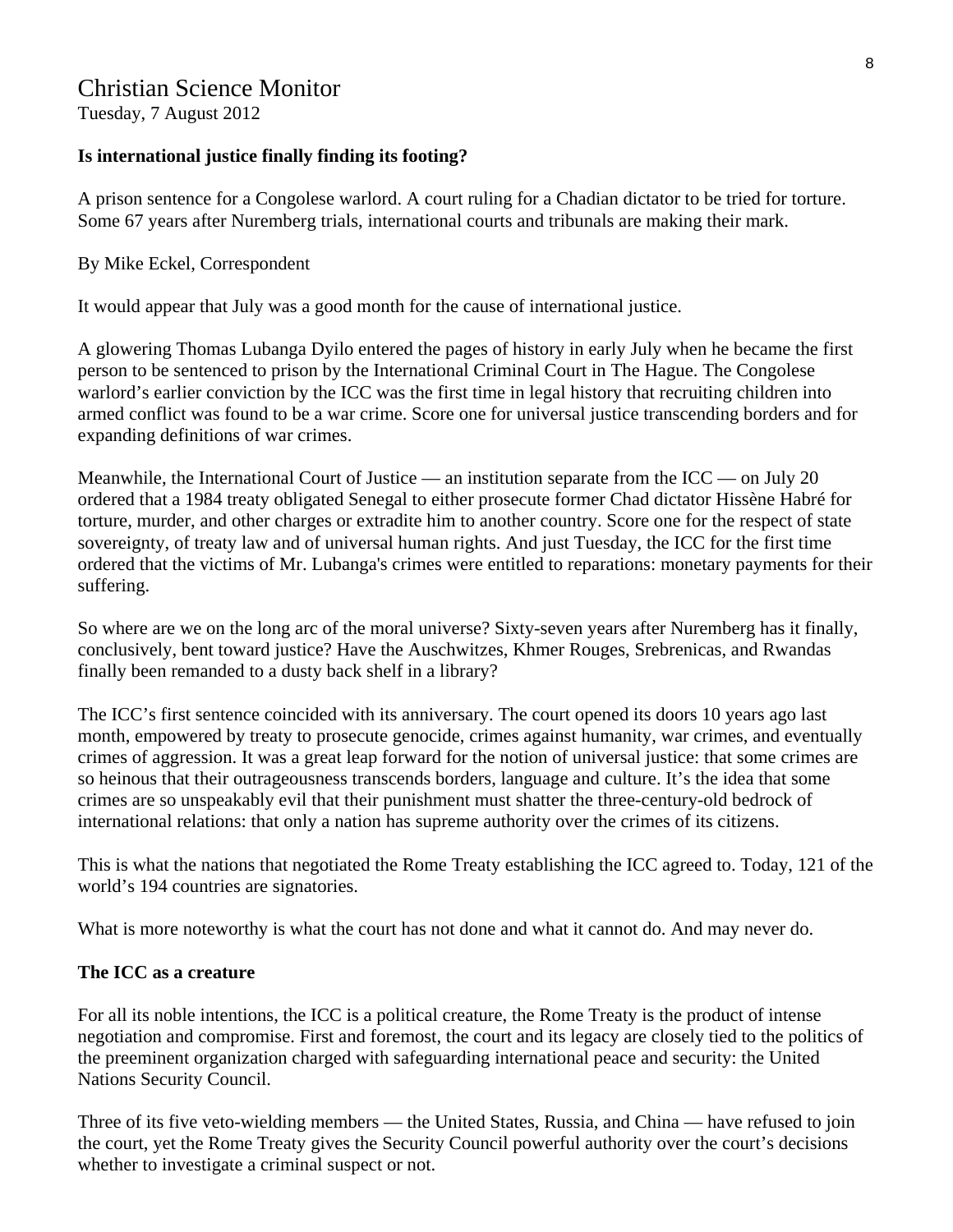Scratch your head at this arrangement while considering a further complication: The United States, Russia, and China have been opposed to the court. In Russia and China's case, you could fault them for many things, but inconsistency is not one of them. Washington, however, after years of actively trying to undermine the court, has now made it a vital part of its policy tool box. David Scheffer, the former US ambassador who helped negotiate the court's existence, says for all intents and purposes the US is a de facto member of the court. Exhibits A and B are the two instances in which the Security Council voted for the ICC to open an investigation, Sudan (with the US abstaining) and Libya (with US backing).

# **Bias by the court?**

Then there are the politics of the court itself, which have been defined — or damaged, depending on your point of view — by its most visible employee: Luis Moreno-Ocampo, the swaggering Argentine lawyer who just ended his term as its first prosecutor.

Under Mr. Moreno-Ocampo, the court investigated seven "situations"— two from Security Council referrals, three based on referrals from member countries, and two based on his own discretion. All seven are situated in Africa, which has led to charges of bias by the court. In fact, the court may may simply need to justify its existence: prosecute the easier cases and prove itself to the nations that pay its bills.

But Moreno-Ocampo's modus operandi hasn't won him hordes of allies: his indictment of the Sudanese president, for example, has been criticized as half-baked, and has been ignored by countries the Sudanese president has traveled to. The prosecutor's brash style didn't win him friends either, and ICC judges reprimanded him repeatedly, all but telling him to stop letting his mouth run wild.

The built-in checks means that the ICC is beholden to its member nations and subject to Security Council meddling, while at the same time having to prove it can administer independent, impartial justice. As University of Chicago law professor Eric Posner wrote in recent op-ed: "the ICC must constantly convince governments to support it while at the same time avoiding the impression that it is a tool of governments. For all the talk of the 'global rule of law,' this is an intensely political process and essentially contradictory."

# **The other cases**

Then there are the cases that the court is not investigating. If you're a protectorate or client state of a Security Council member, chances are that the ICC prosecutor isn't going to be jumping out of his or her chair to open a full-blown criminal investigation. Why Libya and not Bashar al-Assad and Syria's bloody maelstrom? Ask Moscow. Why Cote d'Ivoire but not Mahinda Rajapaksa and the brutal ending to Sri Lanka's civil war? Ask Beijing. Why Kenya but not the violent suppression of protests in Yemen or Bahrain by those governments? Ask Washington.

To be fair, it's worth noting that central to the ICC's mandate is a concept called "complementarity." That's the idea that the ICC is the court of last resort, that nations should get first dibs on prosecuting their own war crime suspects. If they don't, or can't, the suspects should be extradited to a country that can.

That's why the ICJ's ruling on Hissène Habré is heartening. It's an open question whether Senegal will be able to run a credible trial, but they've pledged they will. If it does happen, it would be the first time that a dictator accused of crimes in one country is tried in another country's courts. The ICJ ruling also reinforces a landmark human rights treaty — the 1984 Convention against Torture and Other Cruel, Inhuman or Degrading Treatment or Punishment — and the idea that treaties, once signed, can't be ignored for political expediency.

But political expediency remains the order of the day, particularly for the Security Council's Obstinate Three, and most notably, for the United States. When it works for Washington, international justice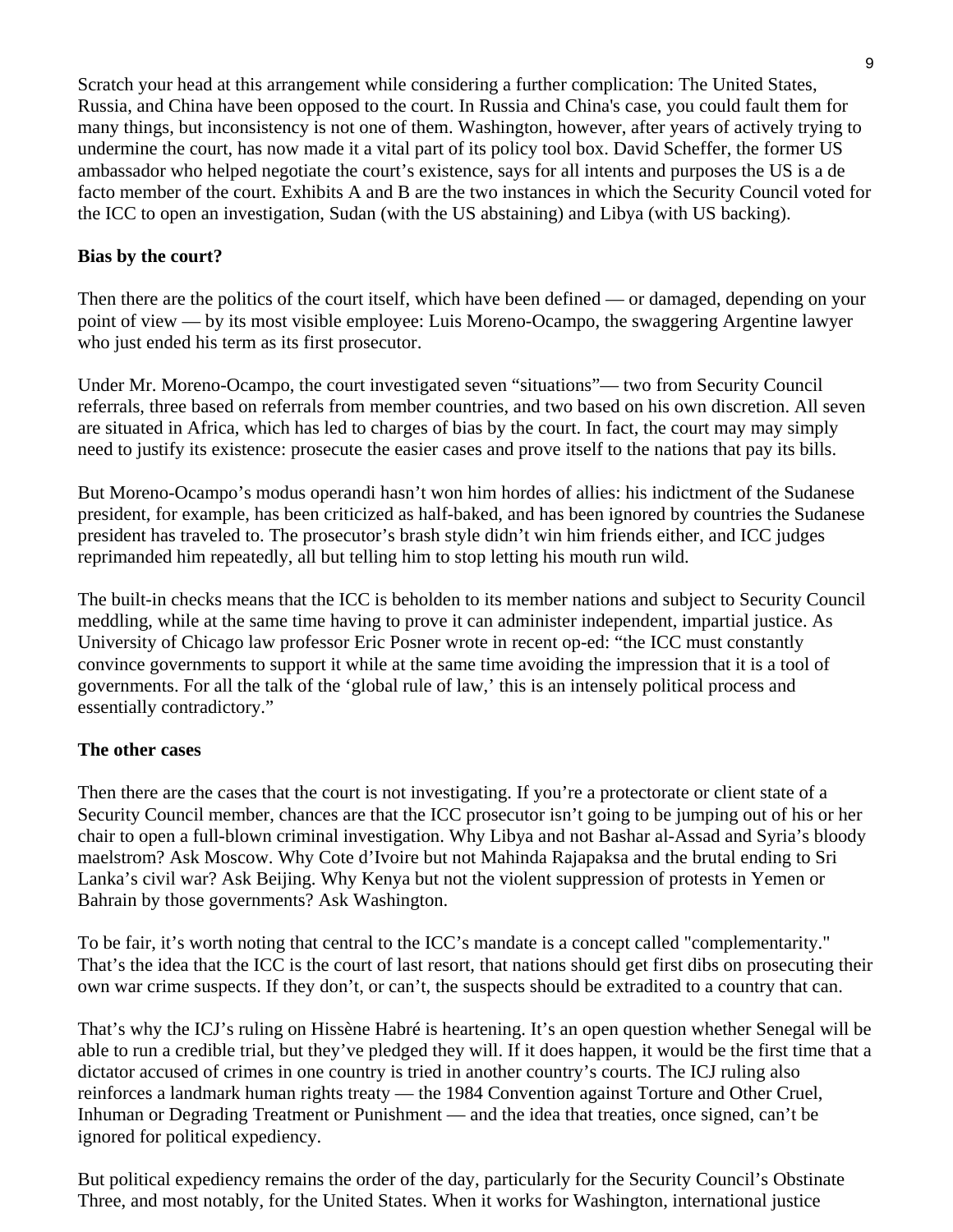dispensed impartially is a cause to be embraced. When it doesn't fit with the goals of American exceptionalism, it should be ignored, if not undermined. Political expediency yields selective justice.

### **Charles Taylor and Ratko Mladic**

There's cause for optimism no doubt, particularly if you look at other cases from the past year: the conviction of former Liberian leader Charles Taylor by a special "internationalized" court for Sierra Leone; the ongoing trial of Ratko Mladic, the alleged mastermind of the Srebrenica massacre, at the International Criminal Tribunal for the former Yugoslavia.

But whether the lessons of these trials will be absorbed by would-be murderous dictators — that impunity for crimes of atrocities is a notion from the past— will depend on the expectation that all nations large and small, rich and poor, should be equal under the law and that credible justice is as important as justice itself.

The arc of the moral universe does not bend toward selective justice.